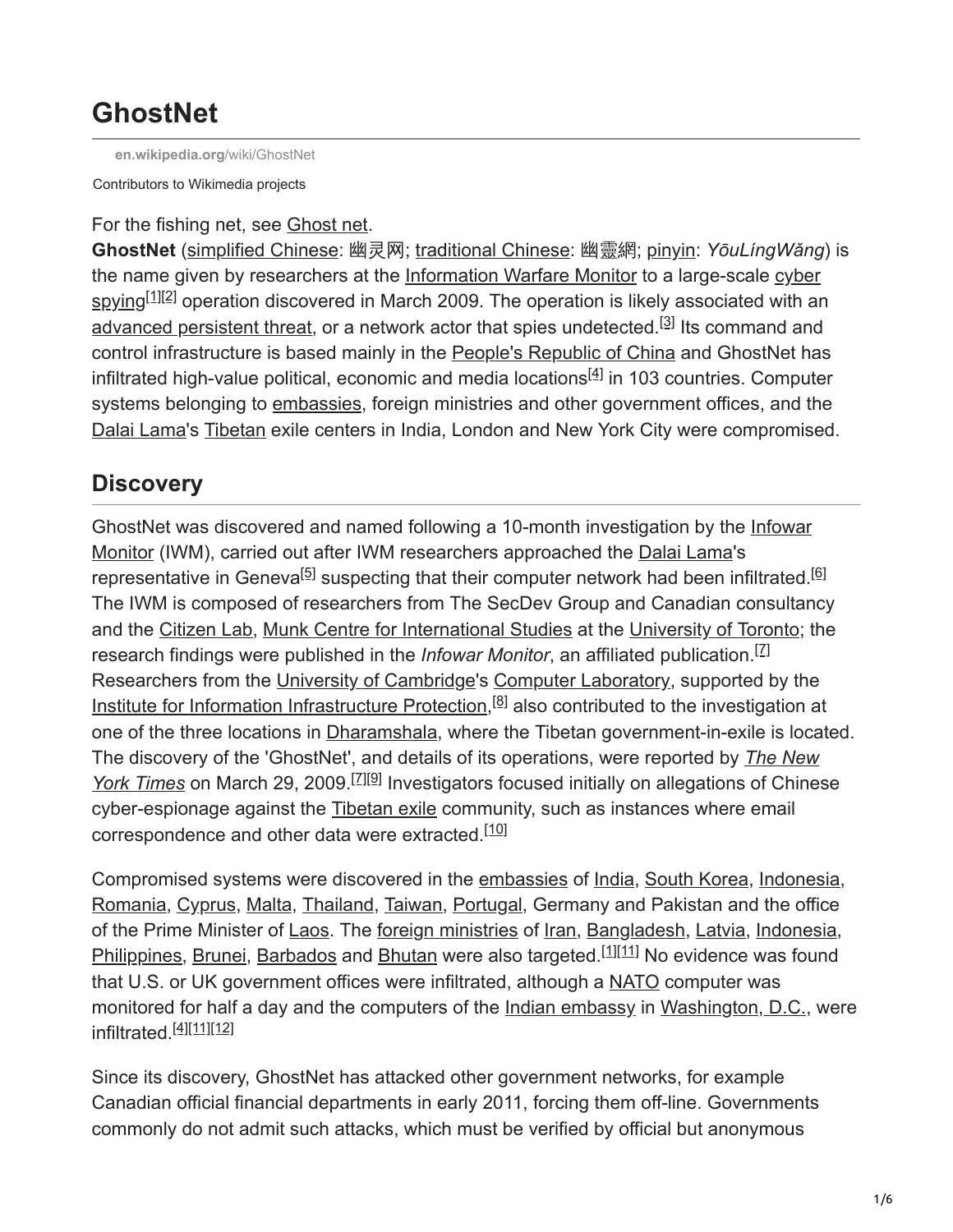## **Technical functionality**

Emails are sent to target organizations that contain contextually relevant information. These emails contain malicious attachments, that when opened, enable a [trojan horse](https://en.wikipedia.org/wiki/Trojan_horse_(computing)) to access the system. This Trojan connects back to a control server, usually located in China, to receive commands. The infected computer will then execute the command specified by the control server. Occasionally, the command specified by the control server will cause the infected computer to download and install a trojan known as [Gh0st Rat](https://en.wikipedia.org/wiki/Gh0st_Rat) that allows attackers to gain complete, real-time control of computers running [Microsoft Windows.](https://en.wikipedia.org/wiki/Microsoft_Windows)<sup>[4]</sup> Such a computer can be controlled or inspected by attackers, and the software even has the ability to turn on camera and audio-recording functions of infected computers, enabling attackers to perform surveillance.<sup>[7]</sup>

## **Origin**

The researchers from the IWM stated they could not conclude that the Chinese government was responsible for the spy network.<sup>[14]</sup> However, a report from researchers at the University of Cambridge says they believe that the Chinese government is behind the intrusions they analyzed at the Office of the Dalai Lama.<sup>[15]</sup>

Researchers have also noted the possibility that GhostNet was an operation run by private citizens in China for profit or for patriotic reasons, or created by intelligence agencies from other countries such as Russia or the United States.<sup>[7]</sup> The Chinese government has stated that China "strictly forbids any cyber crime."<sup>[1][10]</sup>

The "Ghostnet Report" documents several unrelated infections at Tibetan-related organizations in addition to the Ghostnet infections. By using the email addresses provided by the IWM report, Scott J. Henderson had managed to trace one of the operators of one of the infections (non-Ghostnet) to [Chengdu](https://en.wikipedia.org/wiki/Chengdu). He identifies the hacker as a 27-year-old man who had attended the [University of Electronic Science and Technology of China,](https://en.wikipedia.org/wiki/University_of_Electronic_Science_and_Technology_of_China) and currently connected with the Chinese hacker [underground.](https://en.wikipedia.org/wiki/Subculture)<sup>[16]</sup>

Despite the lack of evidence to pinpoint the Chinese government as responsible for intrusions against Tibetan-related targets, researchers at Cambridge have found actions taken by Chinese government officials that corresponded with the information obtained via computer intrusions. One such incident involved a diplomat who was pressured by Beijing after receiving an email invitation to a visit with the **Dalai Lama** from his representatives.<sup>[15]</sup>

Another incident involved a Tibetan woman who was interrogated by Chinese intelligence officers and was shown transcripts of her online conversations.<sup>[14][17]</sup> However, there are other possible explanations for this event. Drelwa uses [QQ](https://en.wikipedia.org/wiki/Tencent_QQ) and other instant messengers to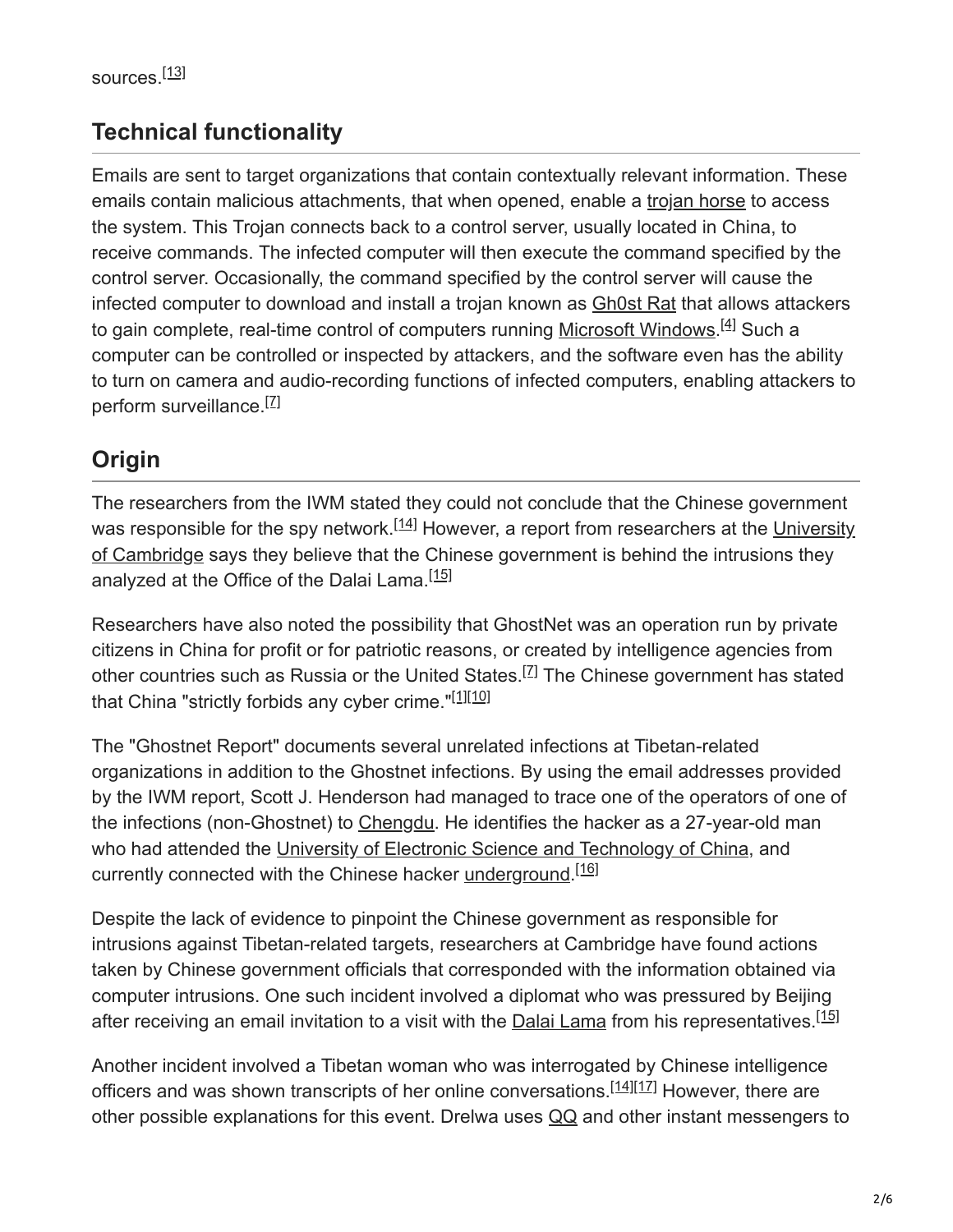communicate with Chinese Internet users. In 2008, IWM found that TOM-Skype, the Chinese version of Skype, was logging and storing text messages exchanged between users. It is possible that the Chinese authorities acquired the chat transcripts through these means.<sup>[18]</sup>

IWM researchers have also found that when detected, GhostNet is consistently controlled from IP addresses located on the island of [Hainan,](https://en.wikipedia.org/wiki/Hainan) China, and have pointed out that Hainan is home to the Lingshui signals intelligence facility and the Third Technical Department of the People's Liberation Army.<sup>[4]</sup> Furthermore, one of GhostNet's four control servers has been revealed to be a government server.<sup>[19]</sup>

### **See also**

### **References**

- 1. ^ *a b c*
- 2. **^** *[Glaister, Dan \(March 30, 2009\). "China Accused of Global Cyberspying". The](https://en.wikipedia.org/wiki/The_Guardian_Weekly) Guardian Weekly. Vol. 180, no. 16. London. p. 5. Retrieved April 7, 2009.*
- 3. **^** *[Sean Bodmer; Dr. Max Kilger; Gregory Carpenter; Jade Jones \(2012\). Reverse](https://en.wikipedia.org/wiki/Reverse_Deception:_Organized_Cyber_Threat_Counter-Exploitation) Deception: Organized Cyber Threat Counter-Exploitation. McGraw-Hill Osborne Media. [ISBN](https://en.wikipedia.org/wiki/ISBN_(identifier)) [978-0071772495](https://en.wikipedia.org/wiki/Special:BookSources/978-0071772495).*
- 4. ^ *Harvey, Mike (March 29, 2009). "Chinese hackers 'using ghost network to a b c d [control embassy computers'". The Times. London. Retrieved March 29, 2009.](http://www.timesonline.co.uk/tol/news/uk/crime/article5996253.ece)*
- 5. **^** *["Tracking GhostNet: Investigating a Cyber Espionage Network".](https://www.scribd.com/doc/13731776/Tracking-GhostNet-Investigating-a-Cyber-Espionage-Network)*
- 6. **^**
- 7. ^ *[Markoff, John \(March 28, 2009\). "Vast Spy System Loots Computers in 103](https://www.nytimes.com/2009/03/29/technology/29spy.html) a b c d Countries". [New York Times](https://en.wikipedia.org/wiki/New_York_Times). Retrieved March 29, 2009.*
- 8. **^** *[Shishir Nagaraja, Ross Anderson \(March 2009\). "The snooping dragon: social](http://www.cl.cam.ac.uk/techreports/UCAM-CL-TR-746.pdf)malware surveillance of the Tibetan movement" (PDF). [University of Cambridge.](https://en.wikipedia.org/wiki/University_of_Cambridge) p. 2. Retrieved March 31, 2009.*
- 9. **^**
- 10. ^ a b [China-based spies target Thailand.](http://www.bangkokpost.com/news/world/138995/china-based-spies-target-us) [Bangkok Post,](https://en.wikipedia.org/wiki/Bangkok_Post) March 30, 2009. Retrieved on March 30, 2009.
- 11. ^ <sup>a</sup> **b** ["Canadians find vast computer spy network: report".](https://www.reuters.com/article/newsOne/idUSTRE52R2HQ20090328) [Reuters](https://en.wikipedia.org/wiki/Reuters). March 28, 2009. *Retrieved March 29, 2009.*
- 12. **^** *["Spying operation by China infiltrated computers: Report".](https://web.archive.org/web/20090401191213/http://www.thehindubusinessline.com/blnus/10291335.htm) [The Hindu.](https://en.wikipedia.org/wiki/The_Hindu) March 29, 2009. Archived from [the original](http://www.thehindubusinessline.com/blnus/10291335.htm) on April 1, 2009. Retrieved March 29, 2009.*
- 13. **^** *["Foreign hackers attack Canadian government".](http://www.cbc.ca/politics/story/2011/02/16/pol-weston-hacking.html) [CBC News.](https://en.wikipedia.org/wiki/CBC_News) February 17, 2011. Retrieved February 17, 2011.*
- 14. ^ a b Tracking GhostNet: Investigating a Cyber Espionage Network. Munk Centre for International Studies. March 29, 2009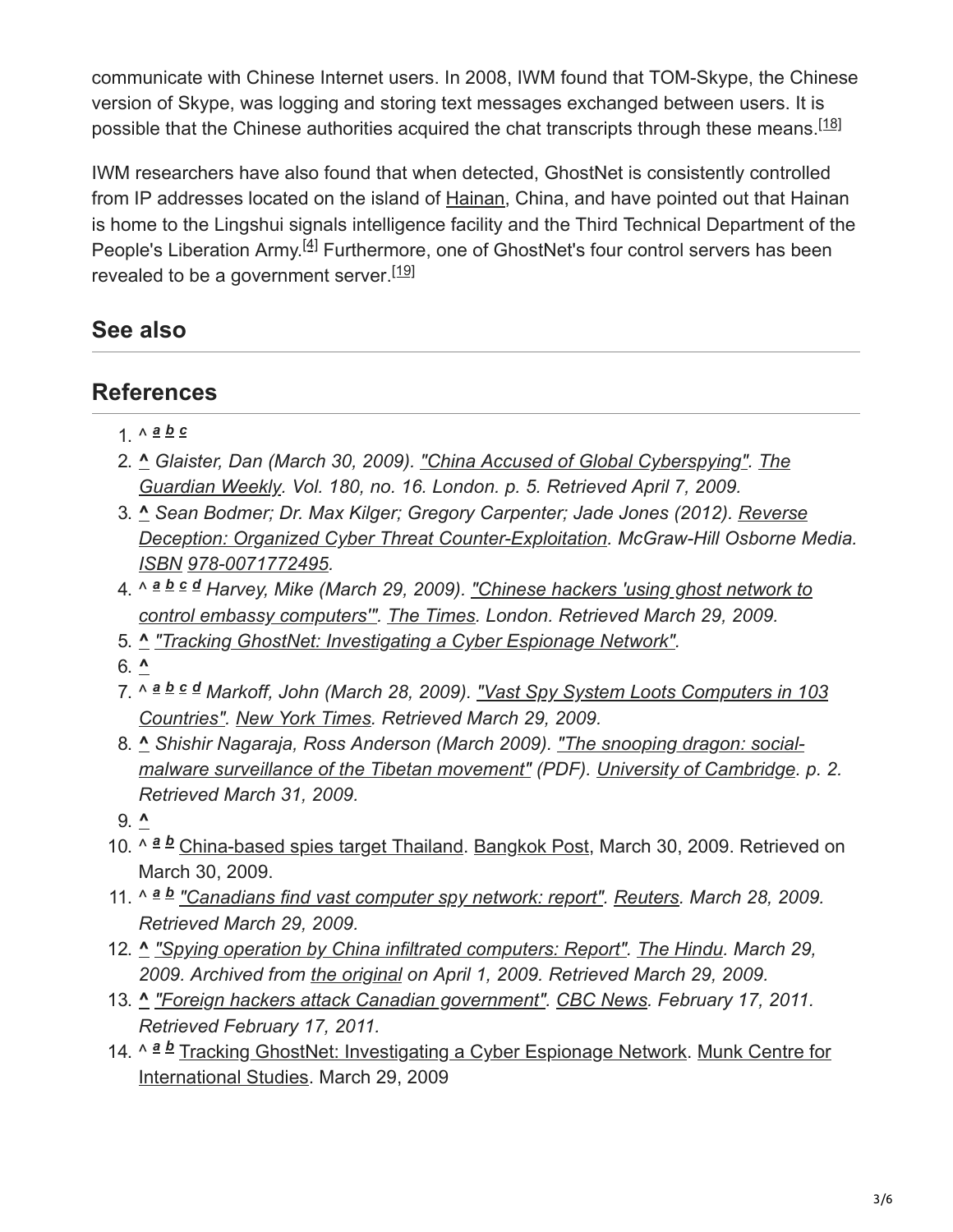- 15. ^ a b [Nagaraja, Shishir; Anderson, Ross \(March 2009\). "The snooping dragon: social](http://www.cl.cam.ac.uk/techreports/UCAM-CL-TR-746.pdf)*malware surveillance of the Tibetan movement" (PDF). Computer Laboratory, University of Cambridge.*
- 16. **^** *Henderson, Scott (April 2, 2009). ["Hunting the GhostNet Hacker"](https://web.archive.org/web/20090406034247/http://www.thedarkvisitor.com/2009/04/hunting-the-ghostnet-hacker/). The Dark Visitor. Archived from [the original](http://www.thedarkvisitor.com/2009/04/hunting-the-ghostnet-hacker/) on April 6, 2009. Retrieved April 2, 2009.*
- 17. **^** [U of T team tracks China-based cyber spies](https://www.thestar.com/article/610071) [Toronto Star](https://en.wikipedia.org/wiki/Toronto_Star) March 29, 2009 [Archived](https://web.archive.org/web/20090331165041/http://www.thestar.com/article/610071) March 31, 2009, at the [Wayback Machine](https://en.wikipedia.org/wiki/Wayback_Machine)
- 18. **^** [BREACHING TRUST: An analysis of surveillance and security practices on China's](http://www.nartv.org/mirror/breachingtrust.pdf) TOM-Skype platform
- 19. **^** [Meet the Canadians who busted Ghostnet](https://www.theglobeandmail.com/news/technology/meet-the-canadians-who-busted-ghostnet/article732409/) *[The Globe and Mail](https://en.wikipedia.org/wiki/The_Globe_and_Mail)*March 29, 2009

## **External links**

- [The SecDev Group](http://www.secdev.ca/)
- [Citizen Lab](http://www.citizenlab.org/) at the University of Toronto
- [Tracking GhostNet: Investigating a Cyber Espionage Network \(Infowar Monitor Report](https://www.scribd.com/doc/13731776/Tracking-GhostNet-Investigating-a-Cyber-Espionage-Network) (SecDev and Citize Lab), March 29, 2009)
- [F-Secure](http://www.f-secure.com/weblog/archives/00001637.html) Mirror of the report PDF
- [Information Warfare Monitor Tracking Cyberpower \(University of Toronto,](https://web.archive.org/web/20080424011010/http://infowar-monitor.net/index.php) Canada/Munk Centre)
- [Twitter: InfowarMonitor](https://twitter.com/InfowarMonitor)
- *[Kelly, Cathal \(March 31, 2009\). "Cyberspies' code a click away Simple Google search](https://www.thestar.com/News/World/Article/610860) quickly finds link to software for Ghost Rat program used to target governments". Toronto Star (Canada). Toronto, Ontario, Canada. Retrieved April 4, 2009.*
- *Lee, Peter (April 8, 2009). ["Cyber-skirmish at the top of the world"](https://web.archive.org/web/20090410070427/http://www.atimes.com/atimes/China/KD08Ad01.html). [Asia Times Online.](https://en.wikipedia.org/wiki/Asia_Times_Online)* Archived from the original on April 10, 2009. Retrieved April 9, 2009. {{[cite](https://en.wikipedia.org/wiki/Template:Cite_web) web}}: CS1 maint: unfit URL ([link](https://en.wikipedia.org/wiki/Category:CS1_maint:_unfit_URL))
- [Bodmer, Kilger, Carpenter, & Jones \(2012\). Reverse Deception: Organized Cyber](https://en.wikipedia.org/wiki/Reverse_Deception:_Organized_Cyber_Threat_Counter-Exploitation) Threat Counter-Exploitation. New York: McGraw-Hill Osborne Media. [ISBN](https://en.wikipedia.org/wiki/ISBN_(identifier)) [0071772499](https://en.wikipedia.org/wiki/Special:BookSources/0071772499), [ISBN](https://en.wikipedia.org/wiki/ISBN_(identifier)) [978-0071772495](https://en.wikipedia.org/wiki/Special:BookSources/978-0071772495)

### **Hacking in the 2000s**

**[Timeline](https://en.wikipedia.org/wiki/Timeline_of_computer_security_hacker_history#2000s)**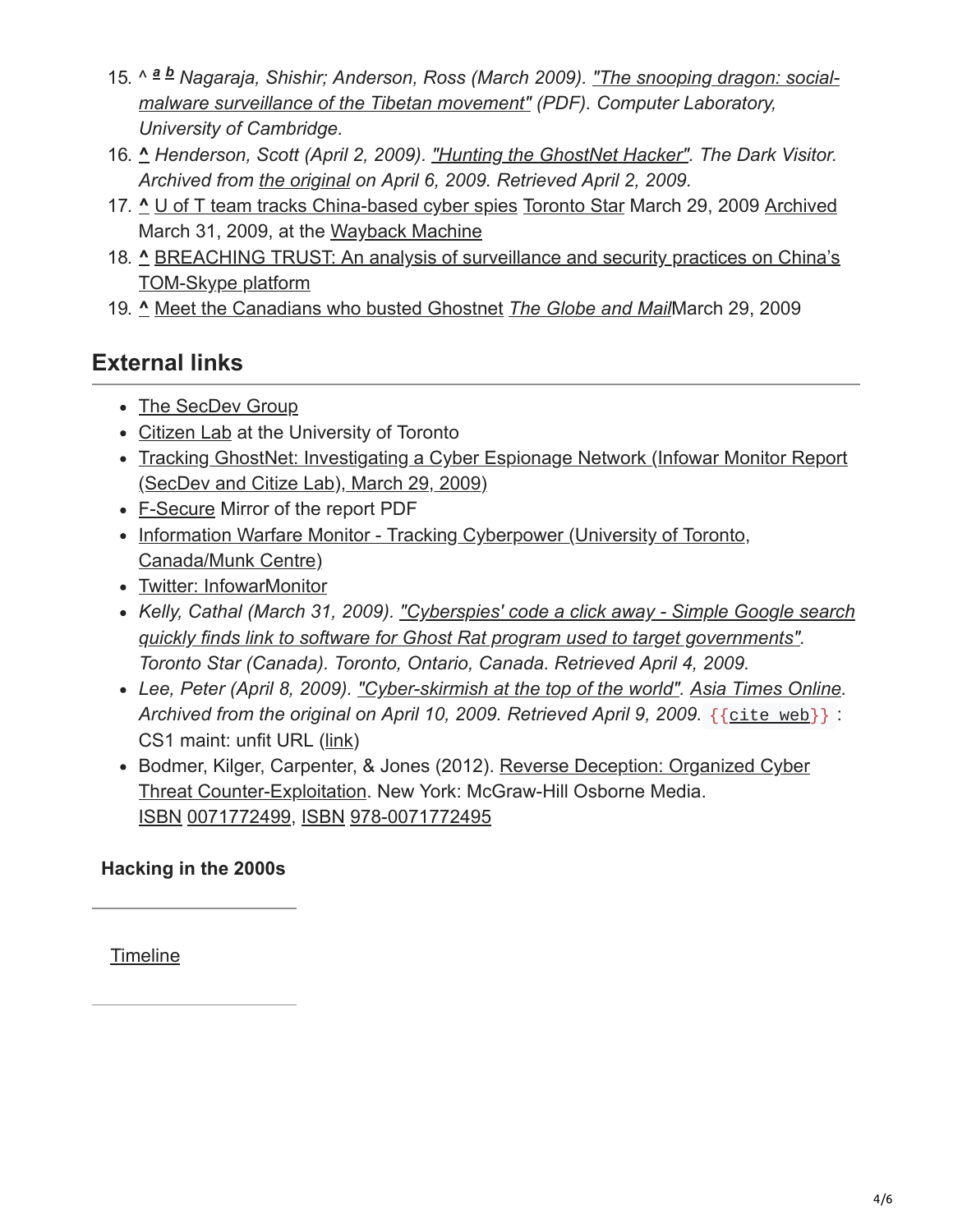|                    | 2004                                              | <u>• Titan Rain</u> (2003–2006)<br>• Operation Firewall                                                                                                               |
|--------------------|---------------------------------------------------|-----------------------------------------------------------------------------------------------------------------------------------------------------------------------|
|                    | 2007                                              | • Cyberattacks on Estonia<br>• Operation: Bot Roast                                                                                                                   |
|                    | 2008                                              | • Project Chanology<br>• Cyberattacks on Georgia<br>• Sarah Palin email hack<br>• US Military Cyberattack                                                             |
|                    | 2009                                              | • Operation Troy<br>· WebcamGate (2008-2010)                                                                                                                          |
| <b>Incidents</b>   |                                                   |                                                                                                                                                                       |
| <u>Groups</u>      | • GNAA<br><b>RBN</b>                              | <u>Anonymous</u><br>associated events<br>Avalanche<br><b>GhostNet</b><br><b>PLA Unit 61398</b><br><b>ShadowCrew</b><br><b>World of Hell</b>                           |
| <b>Individuals</b> | <b>BadB</b><br>Coolio<br>diabl0                   | Jeanson James Ancheta<br>camZero<br><u>Cyxymu</u><br><b>Albert Gonzalez</b><br><u>Jaschan</u><br><b>Samy Kamkar</b><br>Kirtaner<br><b>Dmitry Sklyarov</b><br>Stakkato |
|                    | Shatter attack (2002)<br><u>• ssistrip</u> (2009) |                                                                                                                                                                       |